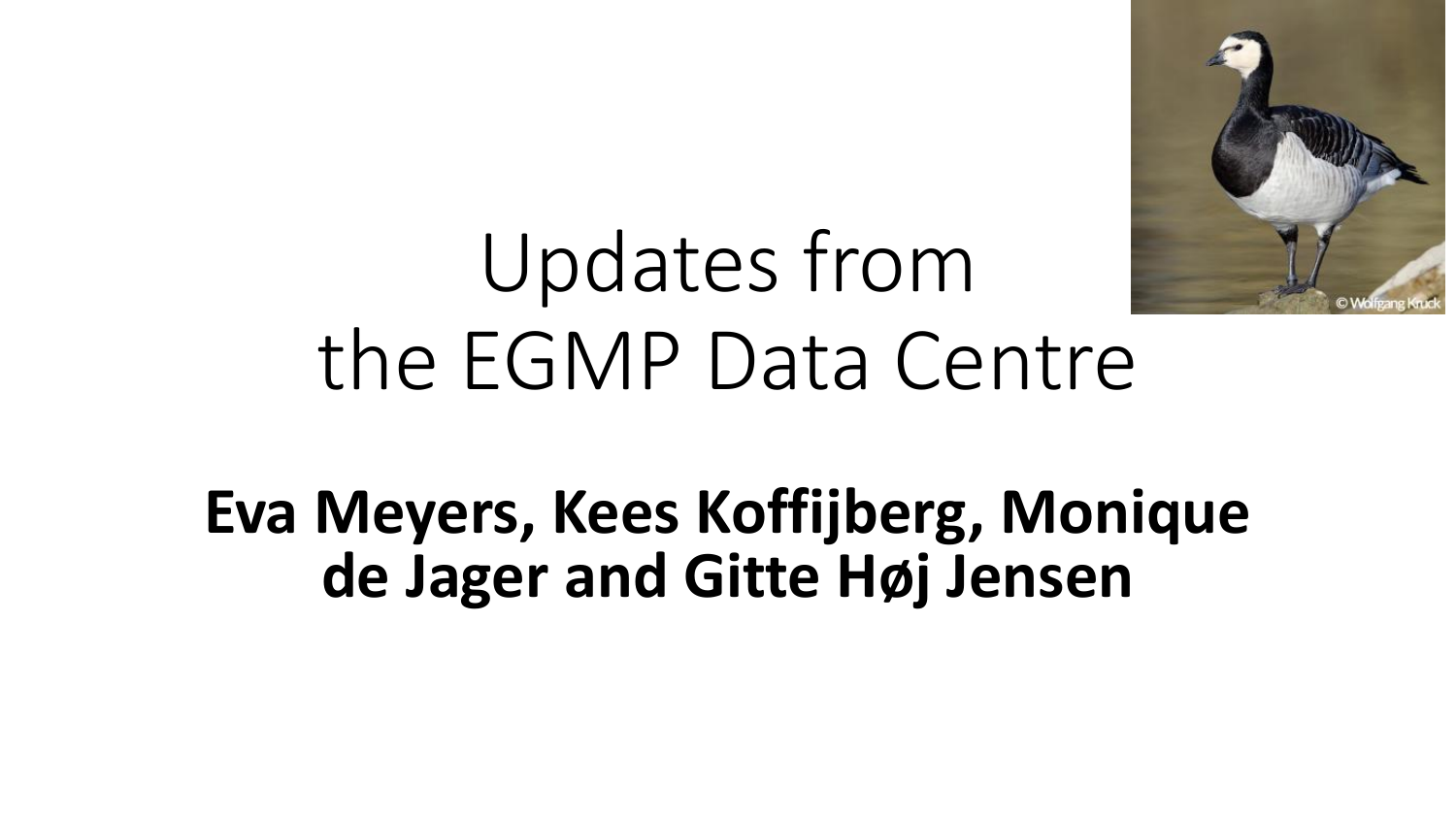

Photo: J.P. Kjeldsen/ornit.dk

Home

Policy

**News** 

• Metadata

Taiga Bean Goose

Greylag Goose

Assessment and modelling

### **GREENLAND BARNACLE GOOSE DATASETS**

#### **BGG\_Data.csv**

Greenland Barnacle Goose<br>
Fink-footed Goose<br>
Fink-footed Goose

 $\triangle$  Download

#### **BGG\_Metadata**

Greenland Barnacle Goose population metadata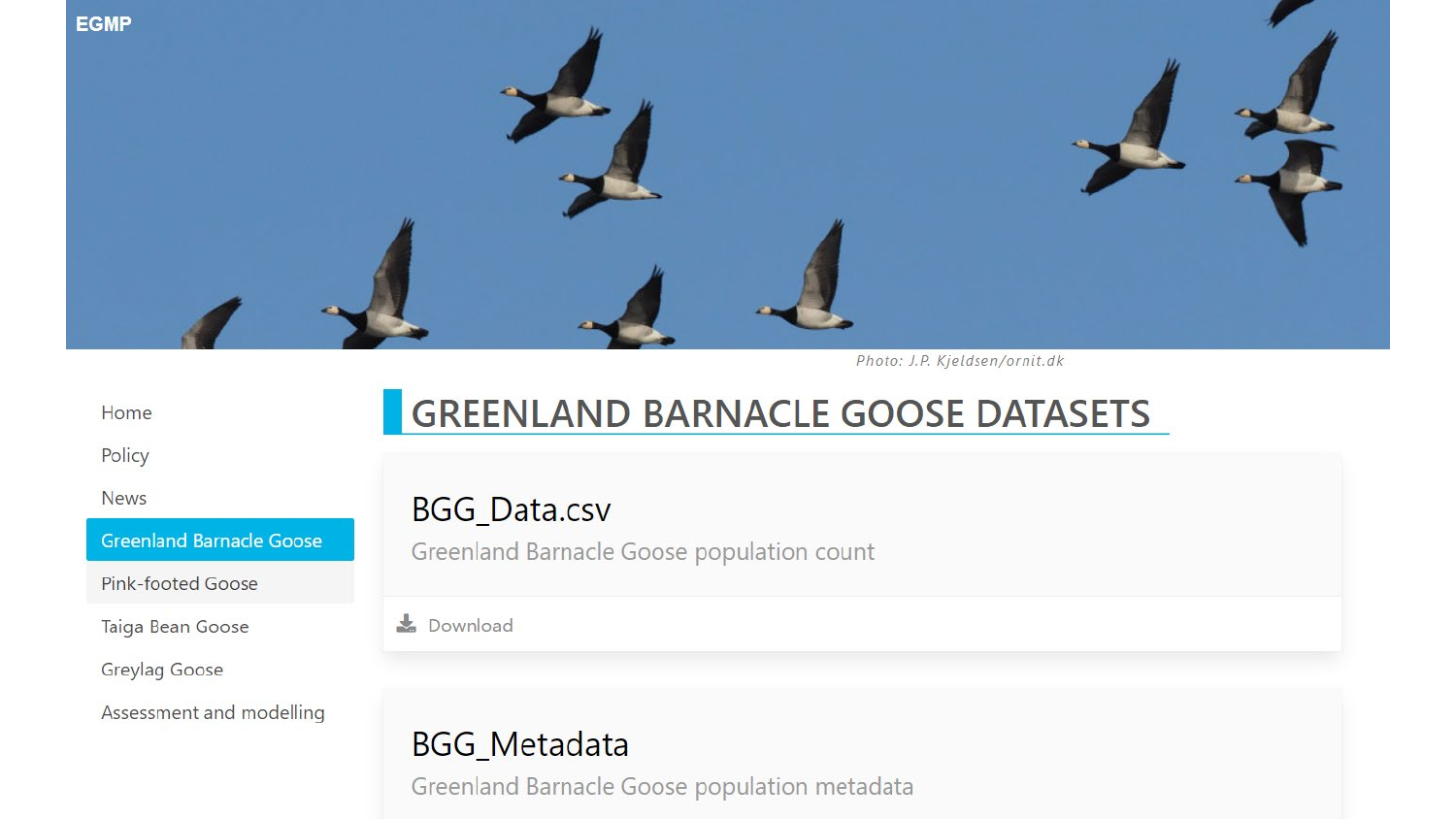Adaptive Framework Management Plan and the cumulative impact of derogation measures and the upcoming task in relation to this work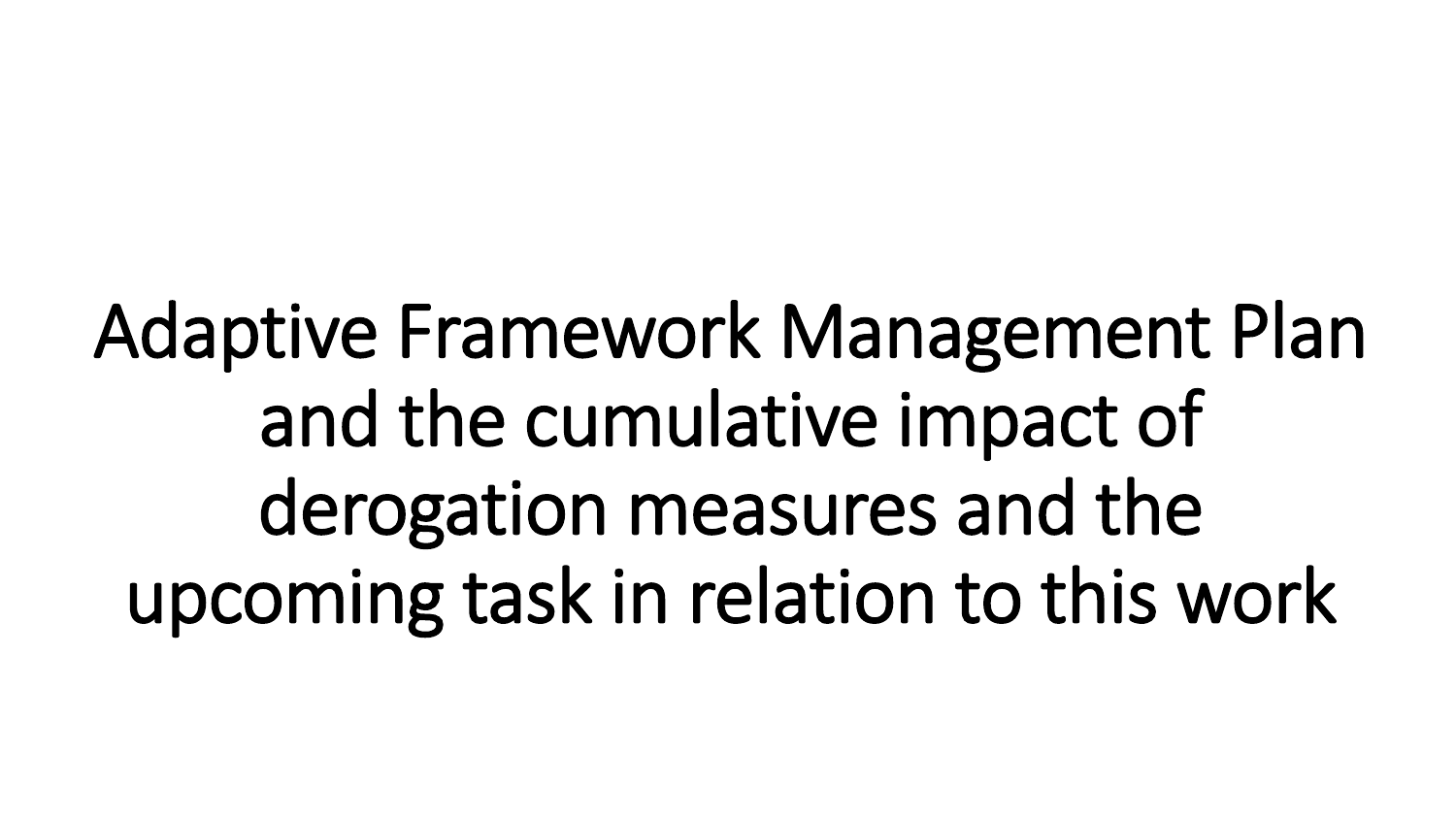**21-23 June 2021 EGM IWG6 Online Conference Format**



### **Background**

- The role of the Adaptive Flyway Management Programme for the Barnacle Goose is to prevent that the population or any of its MUs decline below the FRP (red line).
- Monitoring of the population size and harvest, predictive modelling of the cumulative impact of national derogation measures and hunting will be used to inform national decision-making to ensure this (**bar plots**).
- 200% of the FRP of the population or any of its MUs is proposed to trigger the tighter coordination of offtake amongst the Range States (yellow line)

| <b>MU</b>          | <b>FRP</b> (pairs) | <b>Actuals (pairs)</b> | Actuals/<br><b>FRP</b> |
|--------------------|--------------------|------------------------|------------------------|
| <b>MU1 (Arctic</b> | 105,165            | 451,215                | 429%                   |
| MU2 (Baltic)       | 12,000             | 14,500                 | 121%                   |
| MU3 (North Sea)    | 12,000             | 19,563                 | 163%                   |

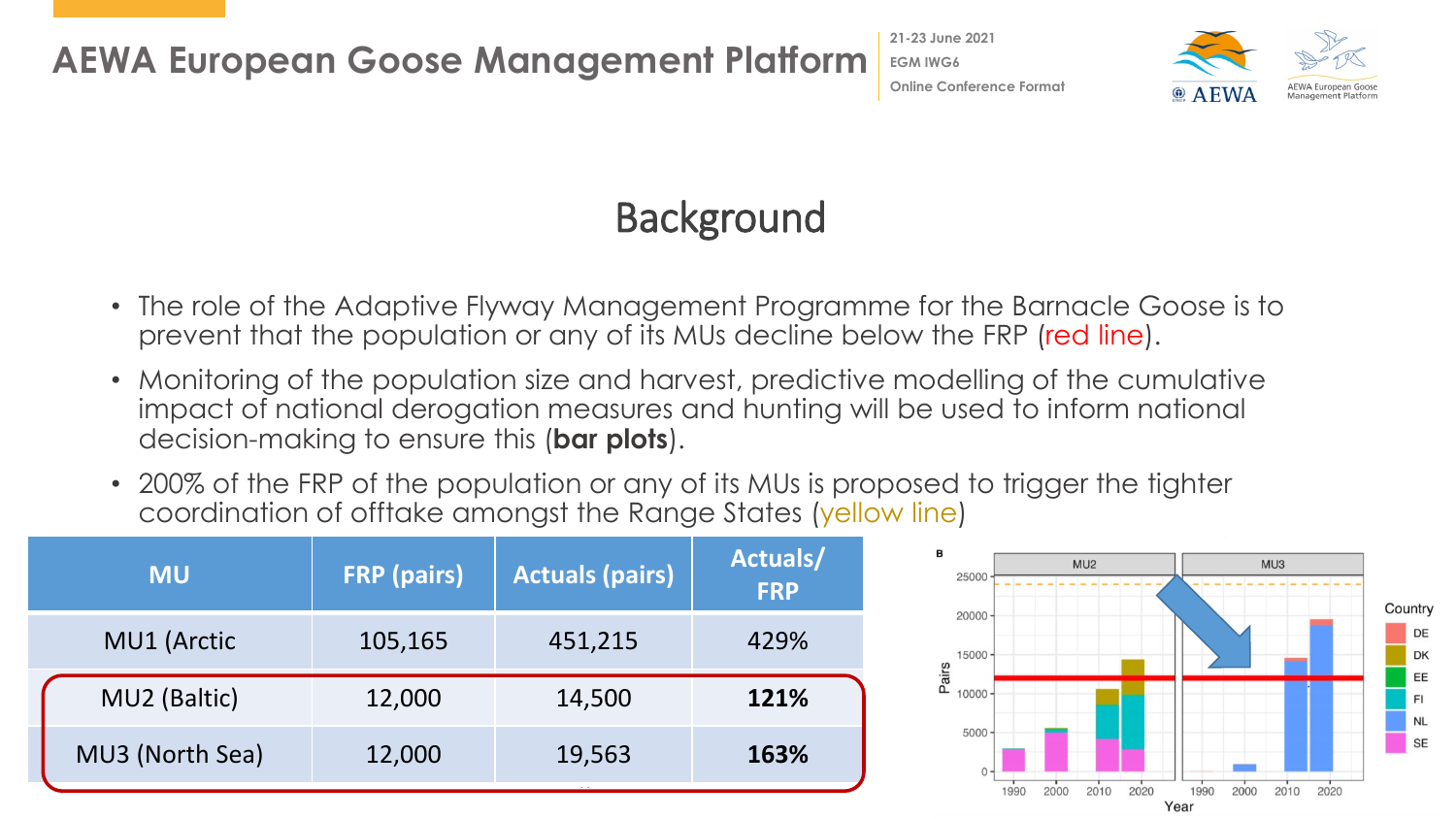#### **AEWA European Goose Management Platform**

**21-23 June 2021**

**EGM IWG6**

**Online Conference Format**



#### **AFMP - Russia Population**

#### **6 year cycle of evaluation and adaptation related to:**

- Management Units
- FRVs
- Box 1
- Population models
- Impact models
- Cumulative impact *models* of derogation and legal hunting
- Protocol for the iterative phases
- The range of and methods for indicators and programs
- The state of indicators and evaluation towards achieving objectives

#### **3-year cycle related to:**

Assessment of the cumulative impact of derogation and legal hunting Assessing whether the population size and its MUs are below the 200% threshold and approaching the FRP.

- Coordination of offtake under derogation and hunting if the population and its
- MUs is below the 200% threshold and approaching the FRP.
- Taking coordinated conservation measures, if necessary.
- Increase understanding of population dynamics
- Refine models of population dynamics

#### **1 year cycle of:**

- Monitoring of indicators related to population models
- Update and report on work plans for the Task Force, Data Centre, AEWA Secretariat and Range States

### When, who and how?

#### • **WHEN**

First assessment in 2022 and hereafter every 3 year

Annual data collection and on any measures taken in response to the assessment and reported

#### • **WHO**

Project by the Dutch Modelling consortium

The Dutch Modelling consortium and the EGMP Data Centre do the assessment every 3 year

• **How (assessment and coordination)**

EU/policy perspective on setting the scene for this work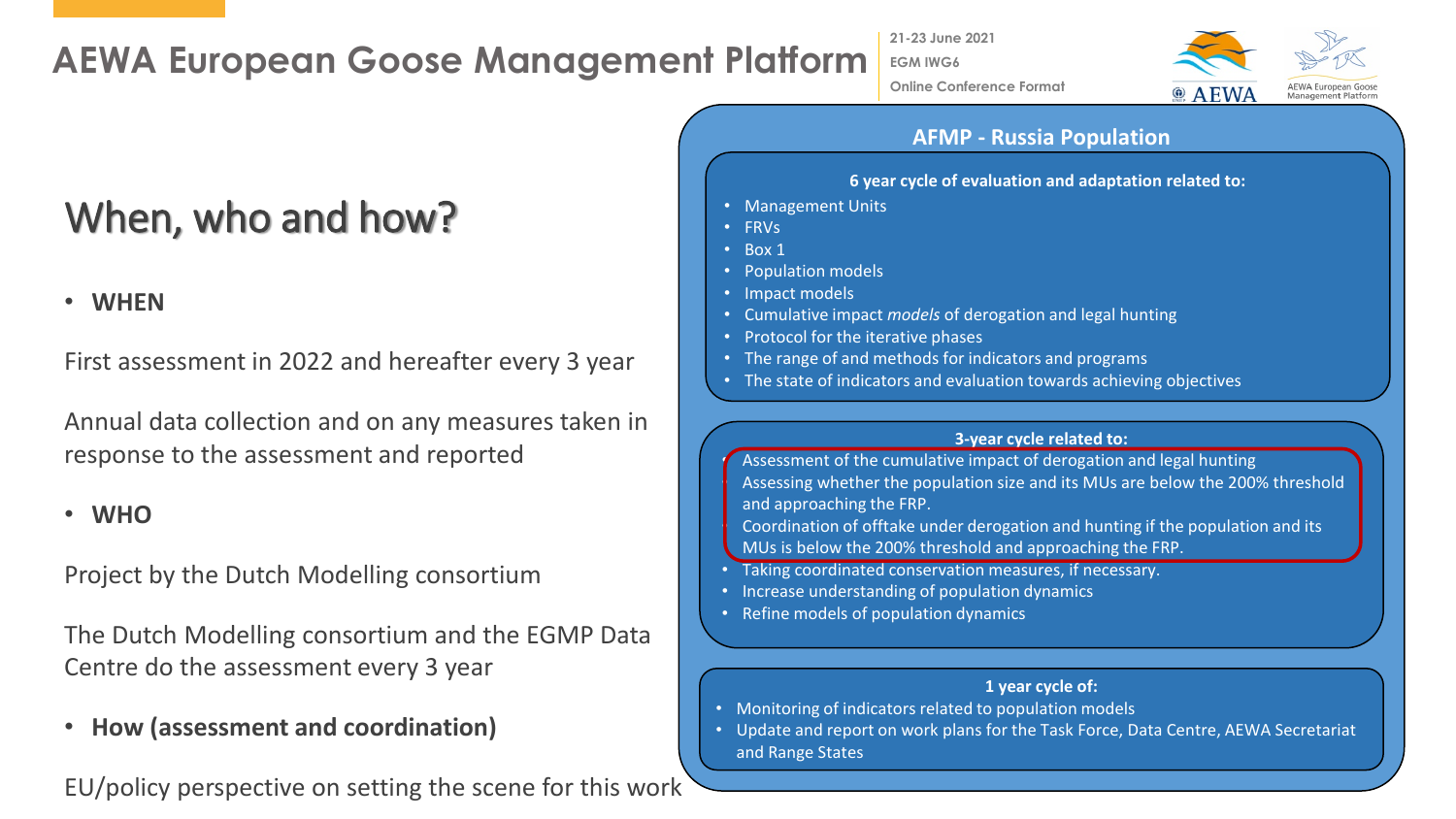### ISSMP for the BG

• Actions 4.2 of the ISSMP requires to:

"asses periodically, and report to the AEWA EGM IWG, the **cumulative impact of derogations** (as well as hunting in Range States in which derogation is not required) on the **development of the population**, the **likelihood of serious damage to agriculture** and **risk to air safety** and to other **flora and fauna** (including the Arctic ecosystems), and the **non-lethal measures taken to prevent damage/risk**, as well as the **effectiveness** of these.

If necessary, coordinate the derogation measures between Range States to avoid risk to the population and to enhance the effectiveness of the measures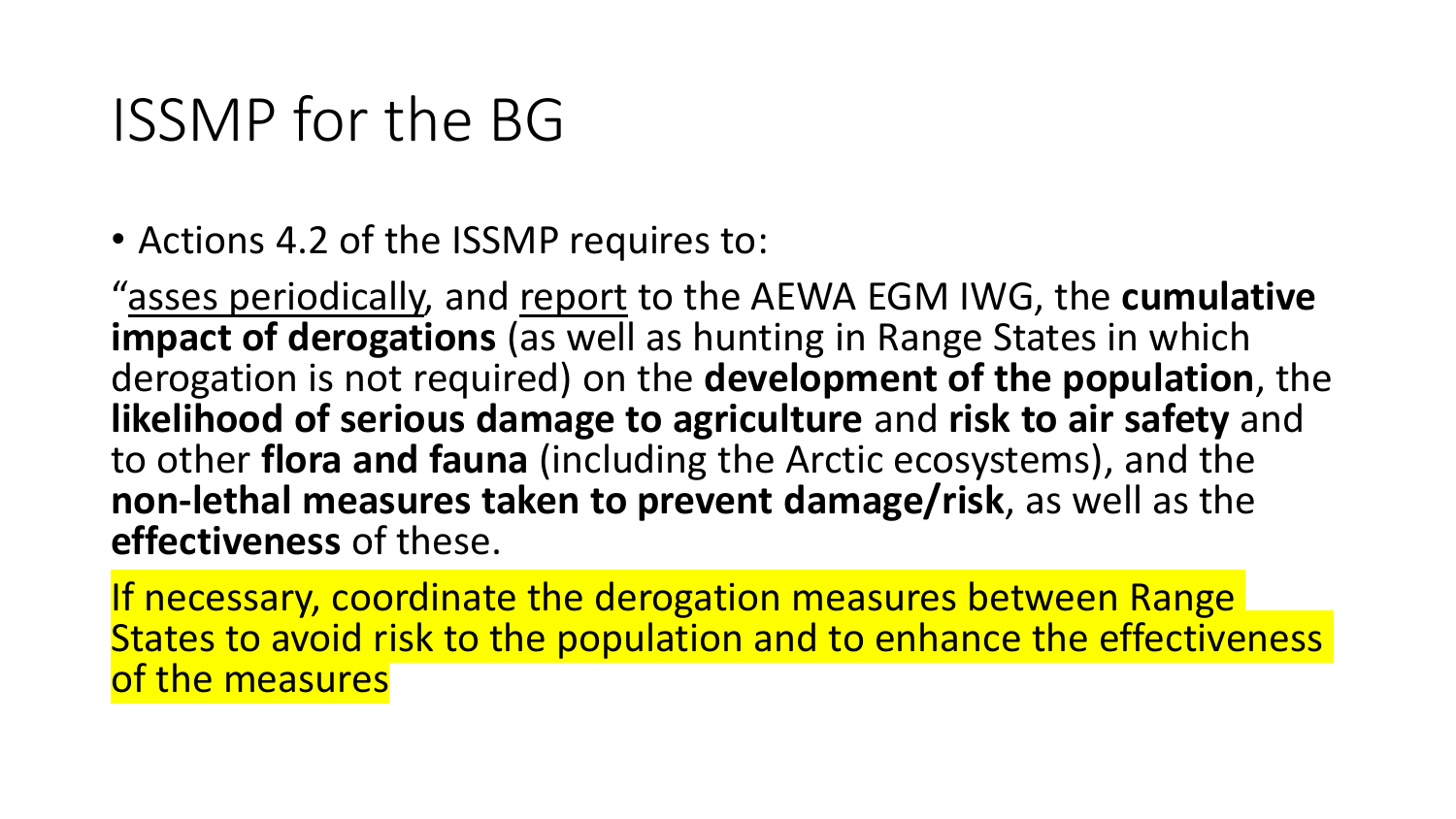## Some Clarifications …

- Not define any target size for the population or any of its management units
- Not to limit the derogations while agreeing on the need to establish the process for assessment of the cumulative impact of derogations with other RS.
- Not to limit the flexibility of its Member States to apply the derogations
- The main purpose of the discussion is to pave out the process on limitation of derogations **if the assessment proves the risk of falling below legally required FRV**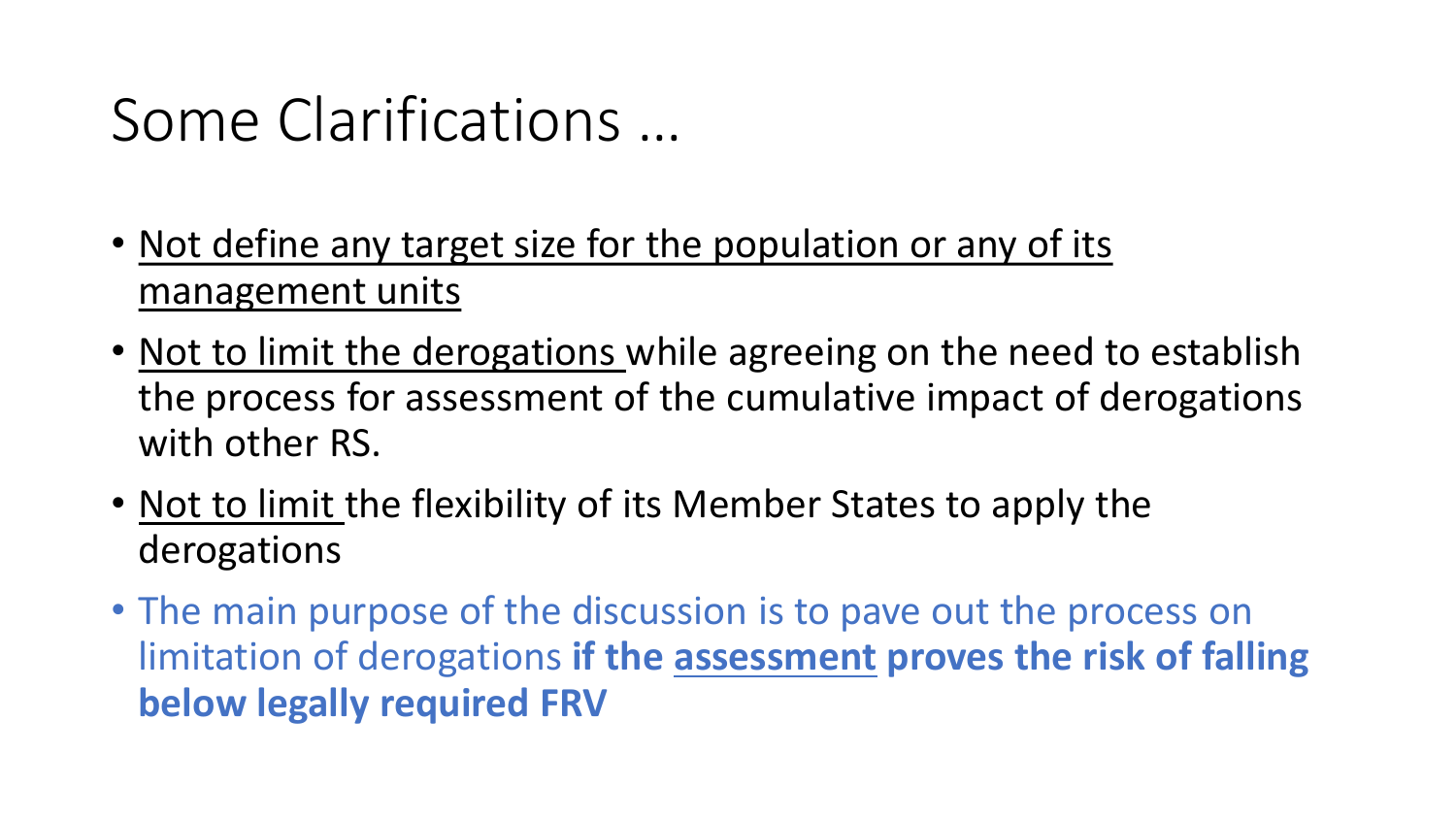## Clarification of the word "coordination"

*As agreed at EGM IWG6, coordination in this context does not mean that range states will be expected to de facto coordinate their use of derogations under the EGMP.* 

*EU Member States, in particular, maintain their full rights to make use of derogations as provided under the EU Birds Directive.* 

*The exact process and its implementation will be further discussed and defined within the Task Force*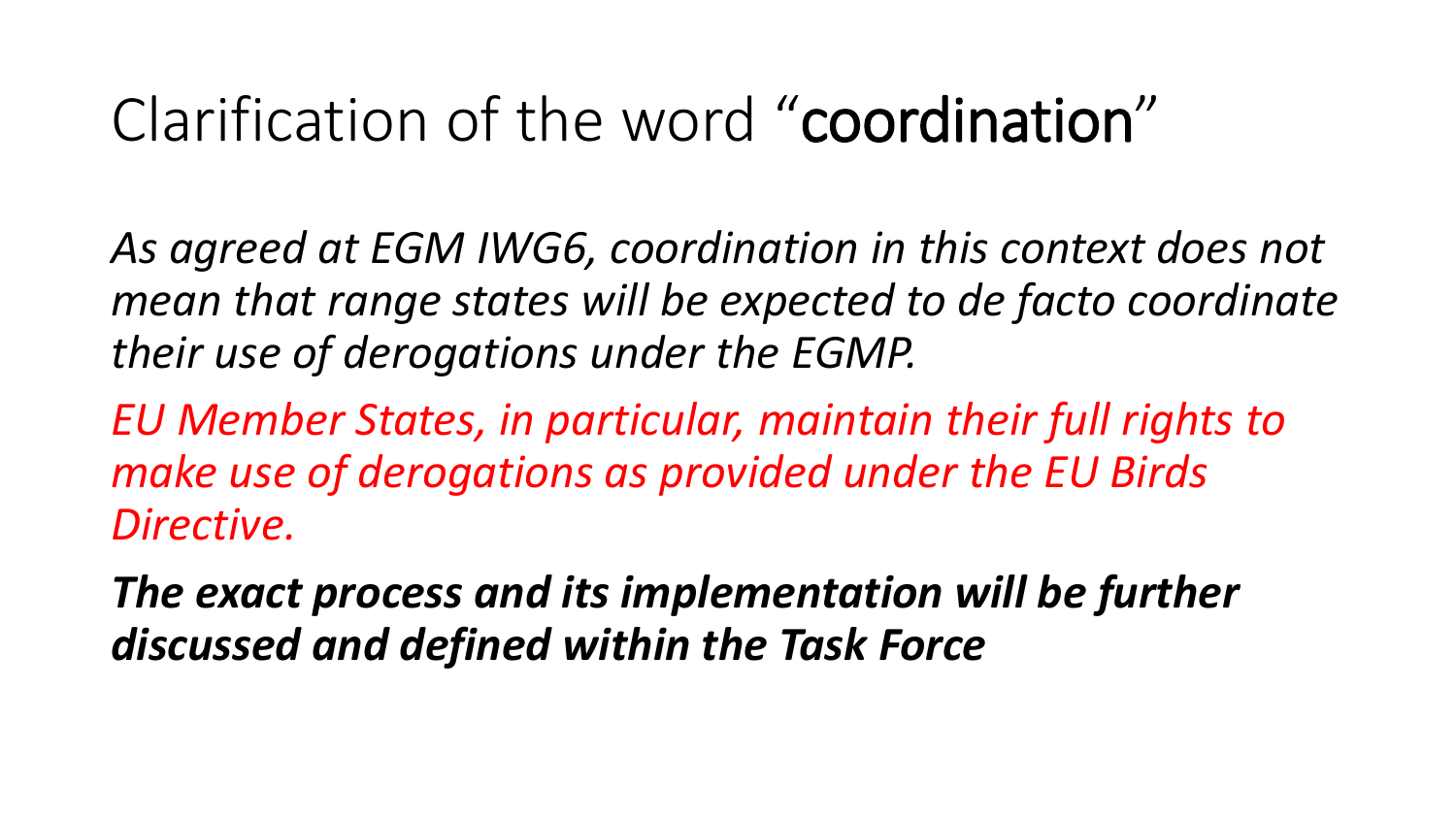## Summary of discussion EGM IWG

- "Coordination" would mean assuring that the population does not drop below the FRP
- RS and EC to work on setting up a transparent process that is applicable for any MU in the future.
- EC to develop a guidance on the application of Article 9 of the Birds Directive.
- Give the mandate to the Task Force to agree on a common process to be implemented as a response to reaching the set threshold in population size.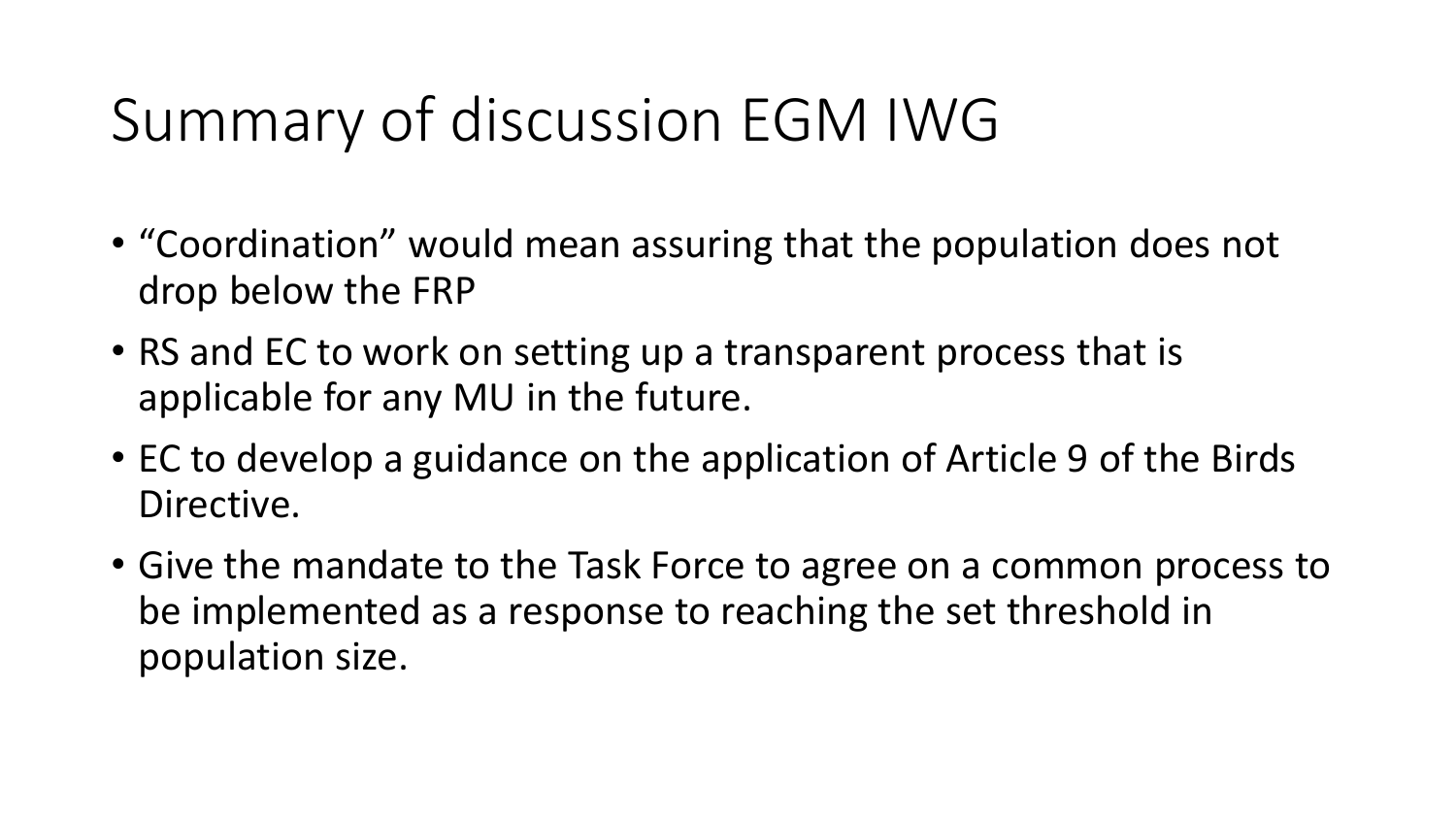#### EGMP Data Centre Modelling Consortium

Assessment

EGMP Task Forces

Process and Recommendations

Monitoring of the population size and harvest, predictive modelling of the cumulative impact of national derogation measures and hunting (where it is legally allowed) will be used to inform national decisionmaking to ensure this.

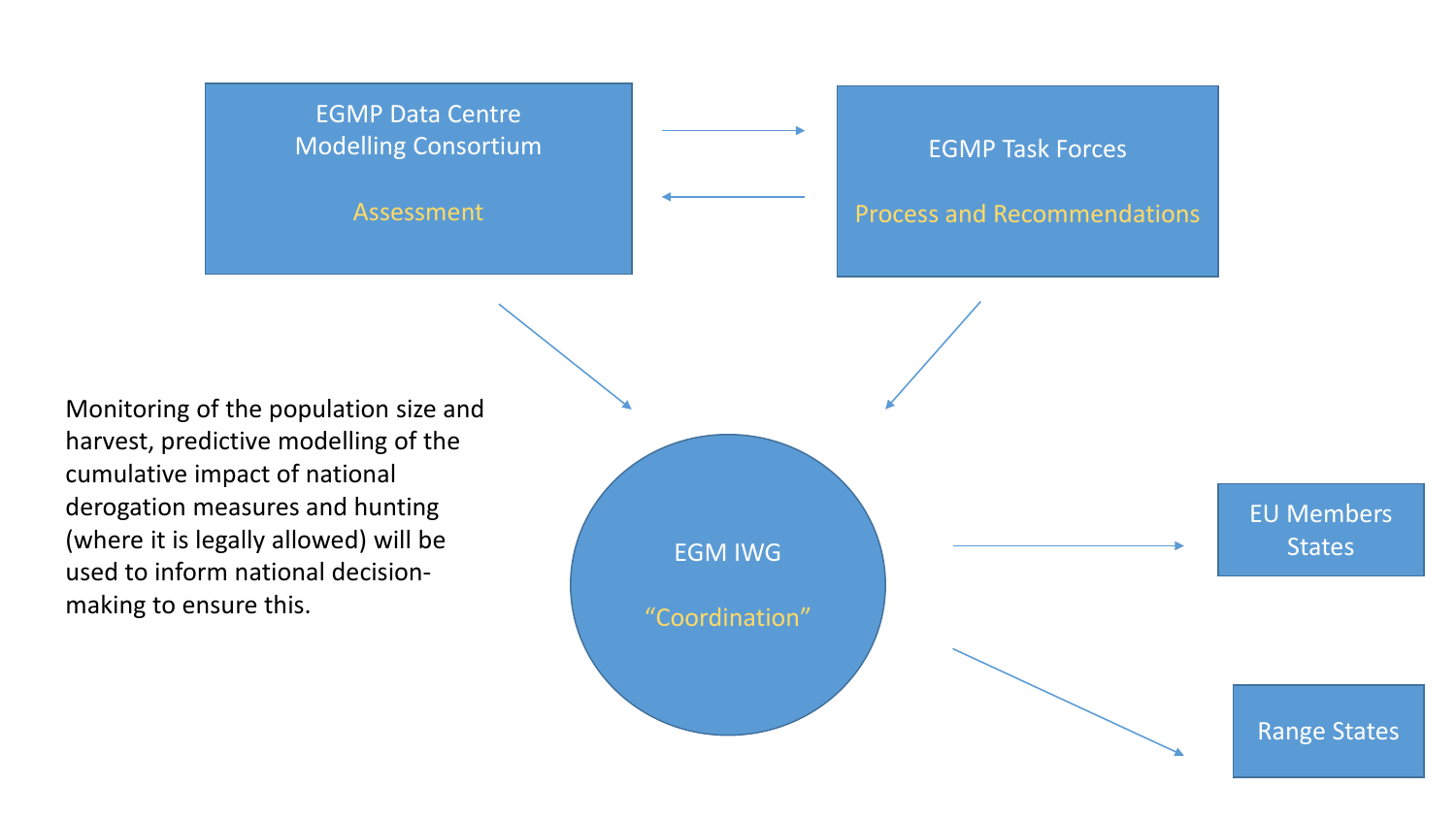### AFMP

| Actual size of the population<br>and its MUs | <b>Measures</b>                                                                                                                                                                                                                                   |
|----------------------------------------------|---------------------------------------------------------------------------------------------------------------------------------------------------------------------------------------------------------------------------------------------------|
| $>$ 200% of the FRP                          | Monitoring of population size, offtake under derogation and<br>hunting;<br>Prediction of population development.<br>$\bullet$                                                                                                                     |
| $\leq$ 200% of the FRP                       | Monitoring of population size, offtake under derogation and<br>$\bullet$<br>hunting;<br>Prediction of population development;<br>Coordination of offtake under derogation and hunting;<br>Taking coordinated conservation measures, if necessary. |

Table 5. Monitoring, assessment and offtake coordination depending on the status of the population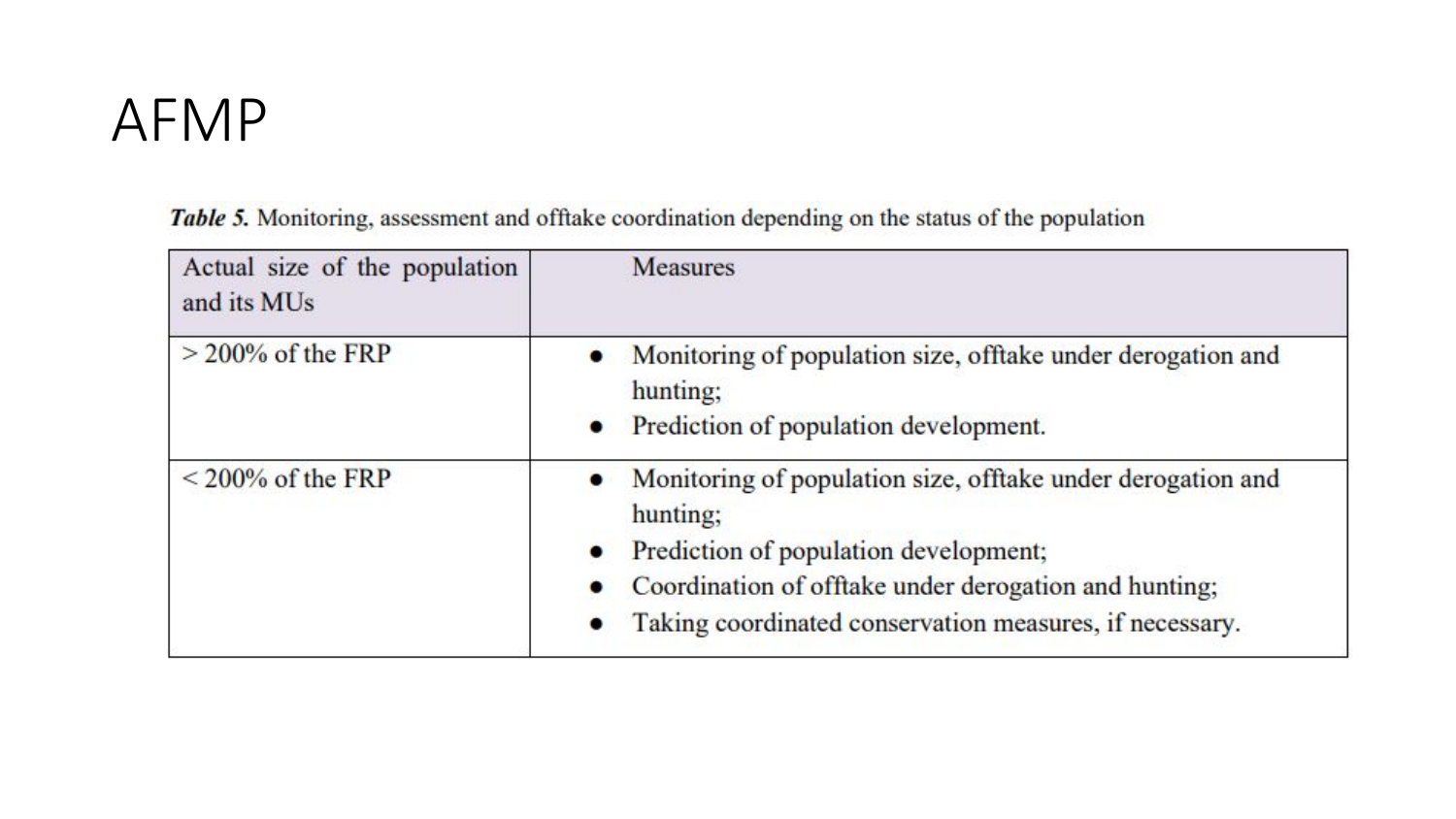## Suggested next steps

- Coordination with the EC
- How can and will this be discussed among the EU MS?
- EGMP could monitor the implementation of any measures via the EGMP National Reporting
- What are the expectations from the Range States?
- What should the role of the EGMP be in this process (e.g. Monitoring of the population size and harvest, predictive modelling of the cumulative impact of national derogation measures and hunting )…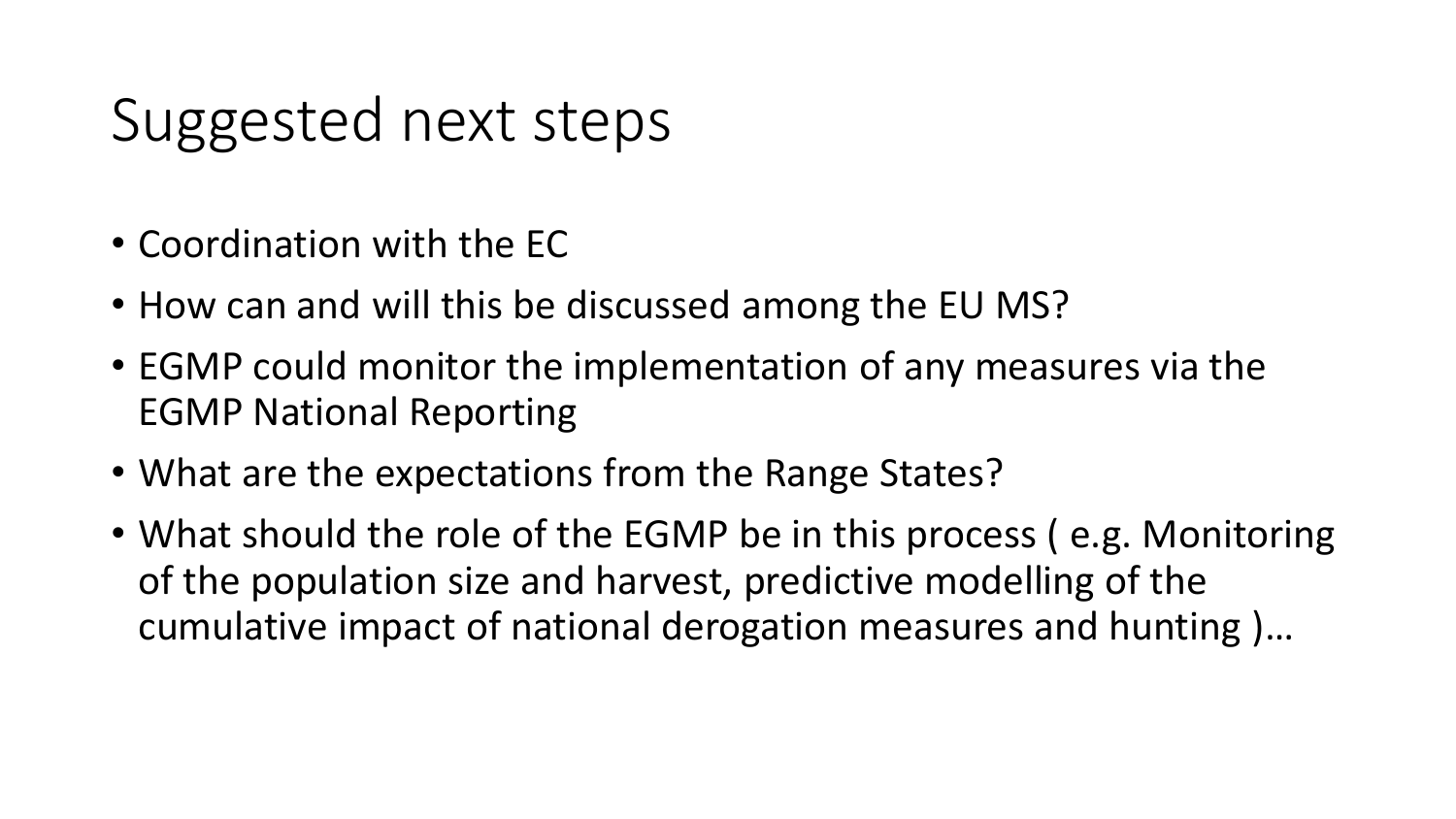## Quality of the assessment

• *The cumulative impact of derogation and hunting is up for assessment in 2022. However, in the IPM to undertake this assessment there is still a lack of basic data regarding numbers and productivity for parts of the countries within MU2 and MU3* (EGMP Population Status and Assessment Report 2021)*.*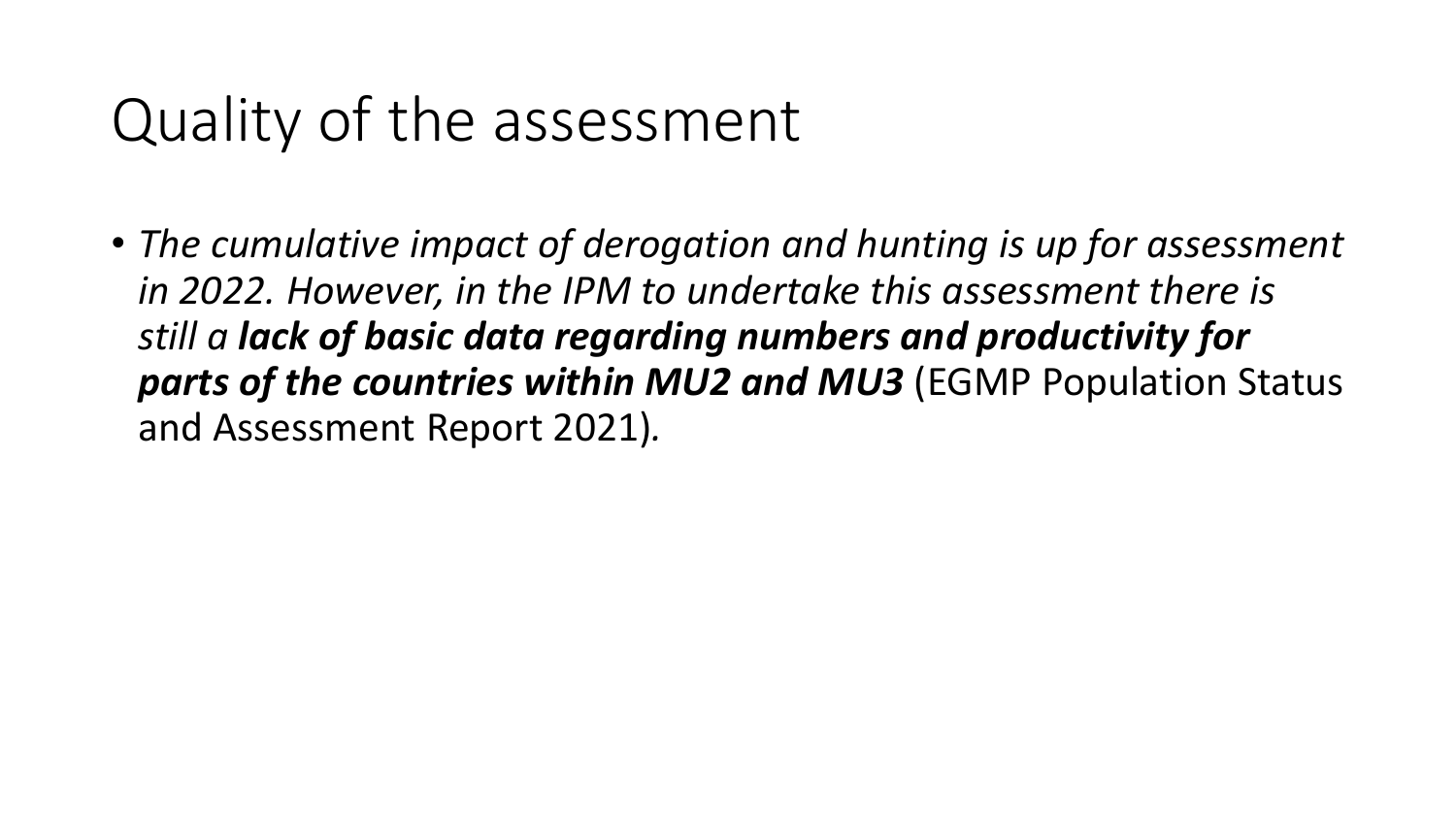## Monitoring and reporting plan

#### **Input data (available by Mid-April)**

*Annual:* 

- Midwinter counts per range states;
- Proportions of young and older birds in each MU;
- Offtake (harvest per year, derogation per MU, preferably derived from monthly data of any other assignment to MU-level);
- Crippling rate for the same periods as offtake.

*3-year cycle (2021, 2024, )* 

• Monitoring of summer counts per range states in MU2 and MU3.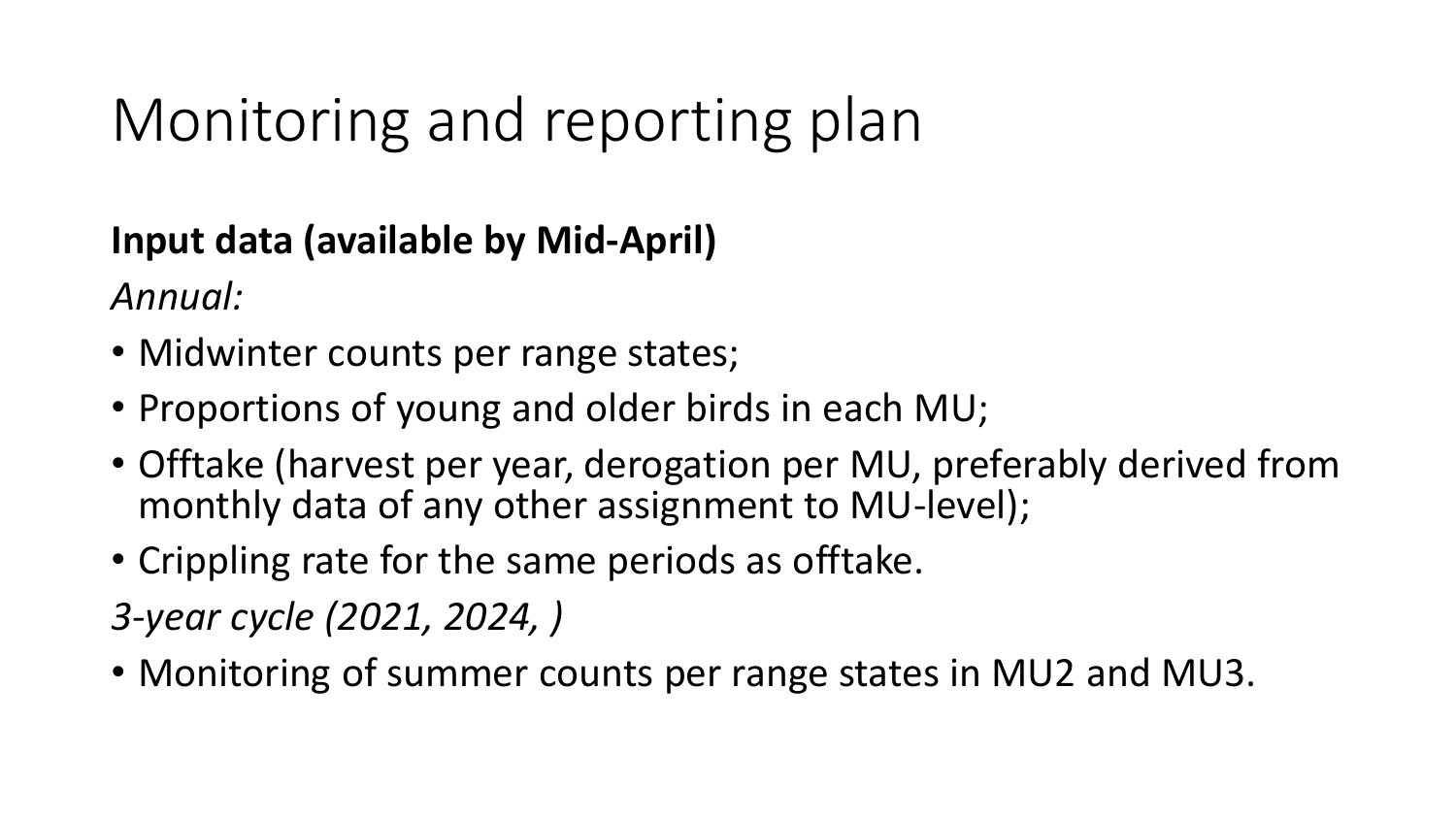## Data issues (table 1.1 in the Population status and assessment report)

| • Missing wintering numbers (2017-2020) and incomplete summer                                                          |
|------------------------------------------------------------------------------------------------------------------------|
| counts in DE.                                                                                                          |
| . Missing MU2 summer counts from EE, RU, SE, DK and                                                                    |
| • Productivity data from DK and SE.                                                                                    |
| Derogation data from 2020 for EE, SE, DK, BE and in 2019 from SE.<br>$\bullet$                                         |
| Distinction between "breeding" period and "post-breeding" period in<br>$\bullet$<br>offtake data in FI, DE, SE and EE. |
|                                                                                                                        |